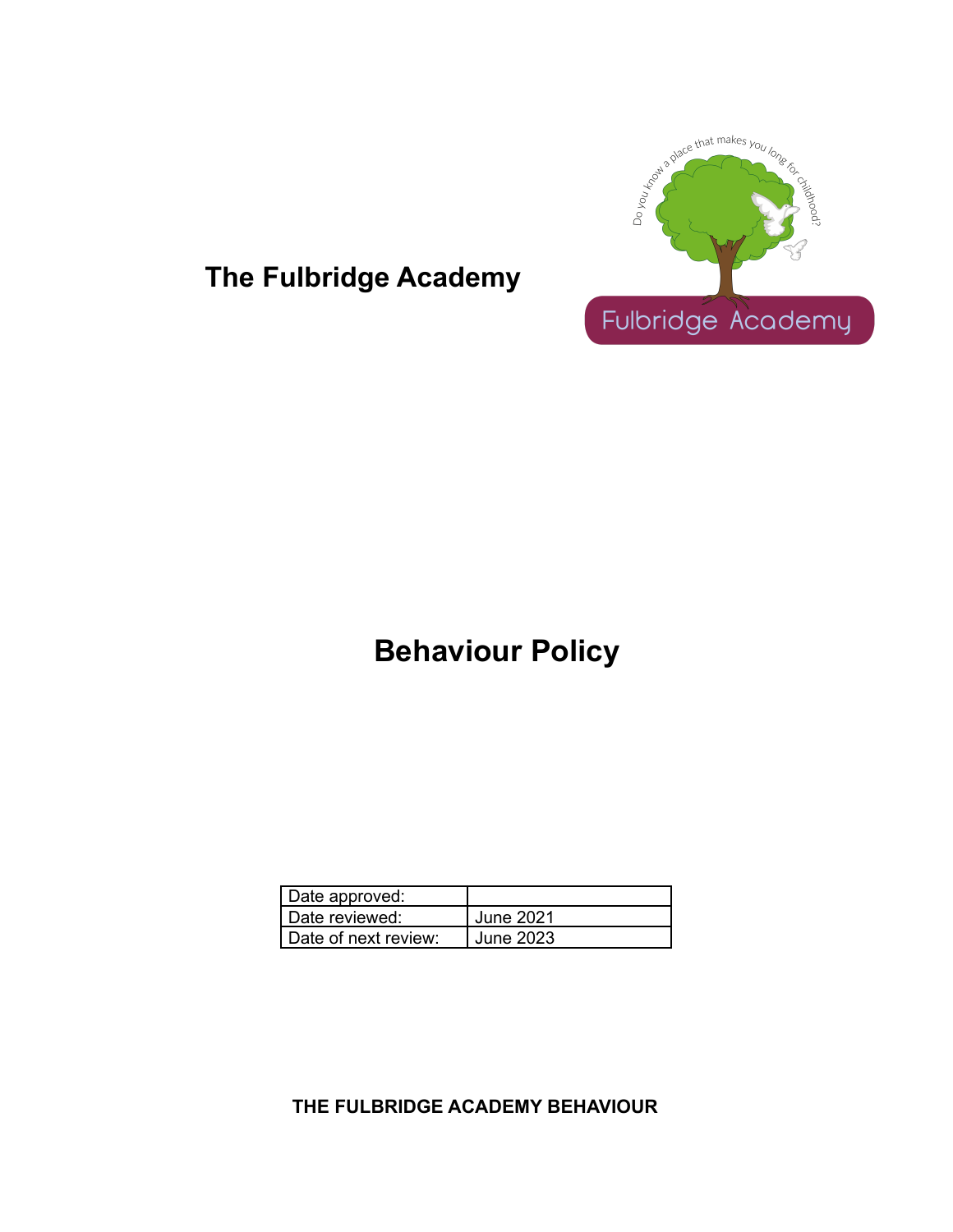#### **POLICY**

The children at The Fulbridge Academy are very well behaved. We use positive language when we talk to children and the emphasis is on learning not behavior management. The children learn that to succeed they have to behave well and adapt their attitude to learning.

Our aim is to foster a commitment towards creating children that are emotionally, creatively, socially and academically successful.

At The Fulbridge Academy we believe that all must be treated fairly regardless of their sex, race, background or religion so that good relationships are promoted throughout the school and we create an ethos of kindness and consideration. We want a school that is free from any form of racism or bullying.

A safe and challenging whole school and classroom ethos, culture and climate is essential and is the most effective behaviour strategy that we can employ. This is the basis of any effective behaviour management approach. When such an environment is created, attitudes to behaviour are greatly enhanced.

Children will always test out the teacher but inside they want us to win and make their learning environment one in which they are respected, feel safe and can learn. Children want to be responsible, but all too often we may use the wrong approaches to help them. We also believe that when things are not going well, we should 'look in the mirror, before we look out of the window.'

It should also be remembered that we are the adults and are in overall charge. Adults deserve the children's respect just as we will respect them. We will consult the children but we make the final decisions on issues to do with class/school rules, rewards and sanctions. The children do not have a choice.

Education must:

- a. motivate young people and raise their confidence and self esteem;
- b. increase their employability;
- c. develop their skills of communication and of social interaction;
- d. encourage cultural tolerance and understanding;
- e. promote a sense of social responsibility and political participation;
- f. promote inclusion and combat exclusion in a world of rapid social and economic change.

The most successful behaviour management strategy is outstanding teaching combined with an engaging, creative and relevant curriculum where all activities and learning experiences are well planned and both human and material resources are well organised.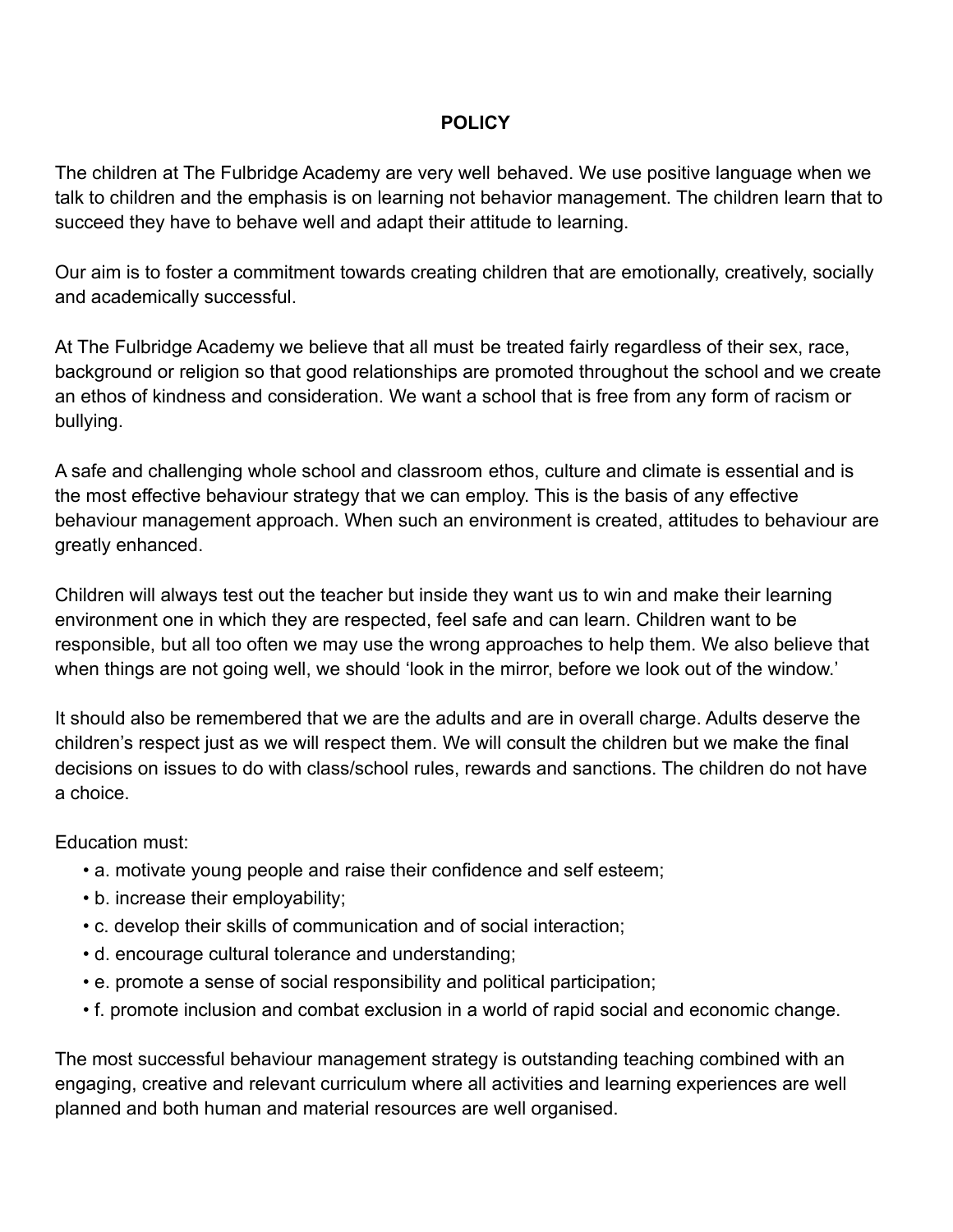High expectations of the children are central to our approach. All children are expected to behave and learn in a responsible way and adhere to the rules of the school. Incidents of racism, bullying, swearing, fighting, name-calling, spitting, damaging property and other socially unacceptable actions are not tolerated and will invoke sanctions.

We also do not tolerate rocking on chairs, chewing gum, talking whilst others talk, mis-use of resources, wearing tops around waists and any other low level disruption.

Poor behaviour is unacceptable whatever the mitigating circumstances.

The 'Fulbridge Way' guidance consists of agreed rituals and routines that should be followed by all staff and children. Examples of this are our expectation of a correct school uniform, including school shoes, restrictions on hairstyles and cuts, the playing of music at key times of day, Pause for Thought sessions, use of 'Life Skills', walking silently on the left hand side of the corridors etc **REWARDS AND SANCTIONS:**

We want children to have a love of learning and that should be their prime motive for behaving and learning well at school, to achieve this we expect them to listen well and try their best. Our aim is for children to make positive choices without the need for punishment/rewards.

Staff who manage children successfully have little use for a rewards system. Rewards become a bribe and then the bribe becomes the incentive to do well rather than an innate wish to do well.

In The Fulbridge Academy our rewards system should focus on successful learning where the child has exceeded our expectations in terms of effort and standards. Children must not be rewarded for behaving or learning as we expect them to, when this happens the use of rewards becomes counter- productive. Children should feel that they have really achieved something if they receive an incentive/reward. All teachers keep a record of the house points that are received.

In successful learning environments there is little need for a system of sanctions as too often punishments engender enmity, not responsibility. However poor behaviour cannot go unpunished so a system of rewards and sanctions is an essential tool for when things are not going well.

Successful behaviour management strategies only work when it is a whole school approach that is firmly and consistently applied by all adults in school.

We do not threaten anything we cannot carry through and we always carry through sanctions that have been given.

**Rewards:** Verbal praise House Token House Points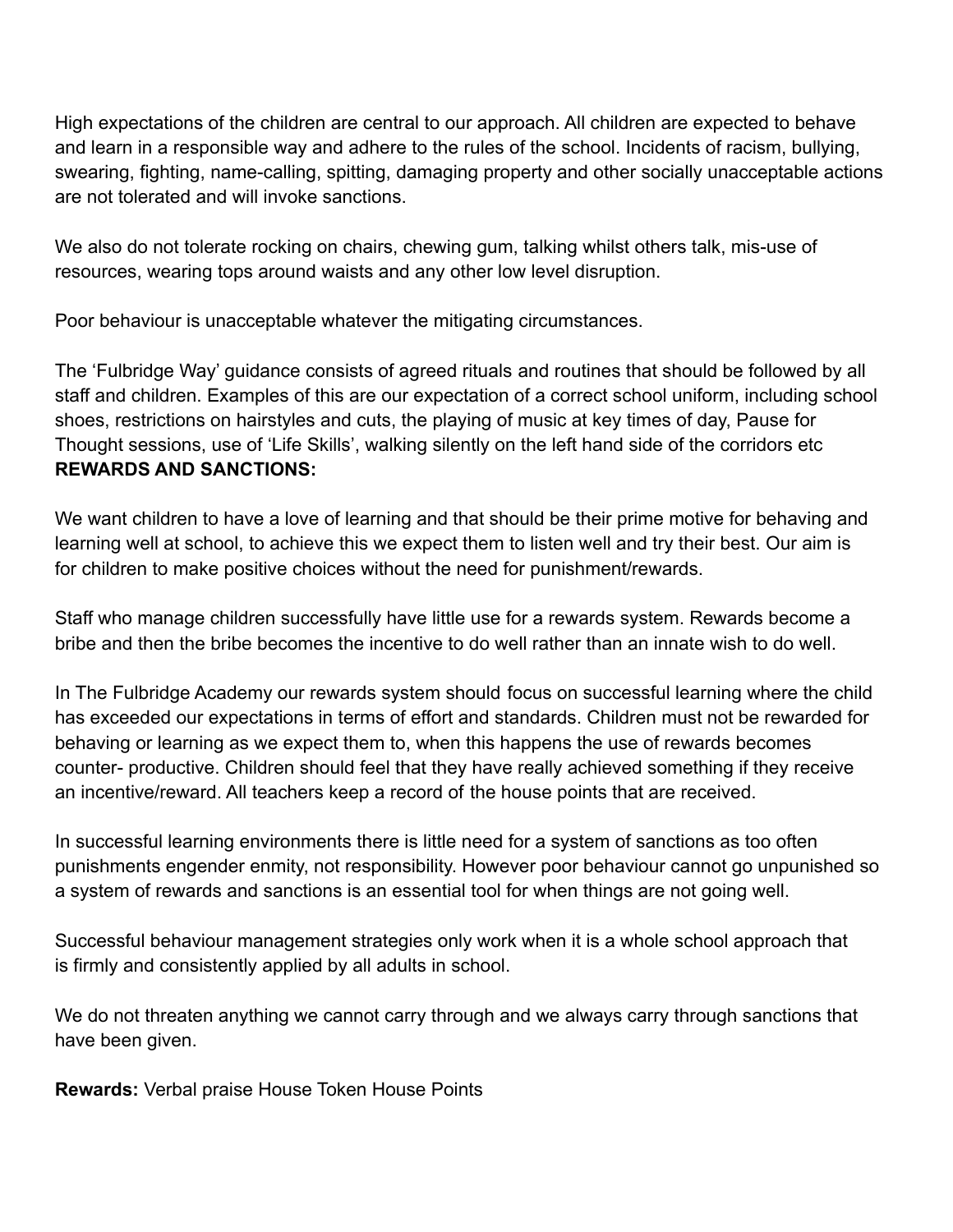House Token Rewarded to the Class Gold Star Tokens for work that is above and beyond Certificates for showing Active Learning Recognition in assembly Team Leader Recognition Assistant or Vice Principal Recognition Principal Recognition

**Sanctions** Five Strikes on whiteboard Name on board and 1 strike - Talk to the child Two strikes equates to 5 minutes of play or lunch time Three strikes equates to missing 10 minutes of play or lunch time Four strikes equates to missing 15 minutes of play or lunch time Five strikes equates to being sent to another class. Each time after this that a child gets five strikes: (Each time parents are informed and it is recorded on Pupil Asset)

Sent to Team Leader Sent to Assistant Principal Sent to Vice Principal Sent to Principal Fixed Term Exclusion Permanent Exclusion (Parents must be kept fully informed throughout this progressive list of sanctions)

Playtimes and lunch times are lost for: not doing homework, wearing the wrong uniform, to catch up on missed work, re-doing a task that they have not done well enough, forgetting PE kit, or for breaking our school rules.

**As staff we never use:** Swear words, scare tactics, insults, words like stupid, idiot or any racist comments.

Shouting, humiliation, embarrassment, intentional public shaming and personal criticism, are strongly discouraged.

We do not stand children in the corner or make them stand outside the classroom /staff room.

We try to avoid having to punish the whole class for an individual's mistake but we must encourage 'collective responsibility.'

Staff must refer to other policies that relate to behaviour management such as the Bullying Policy, 'The Use of Force to Control and Restrain Pupils' and our Child Protection policy and guidance.

### **Four Levels of Child Responsibility:**

- 1. Disregards school or class rules. Does not care about others or their learning.
- 2. Breaks rules and bothers others. Needs adult intervention to behave. 3.

Cooperates to look good, be rewarded or avoid trouble. 4. Is self-motivated to do the right thing even when nobody's watching.

As a school we have high expectations and must aspire for all children to be at Level 4. Children at